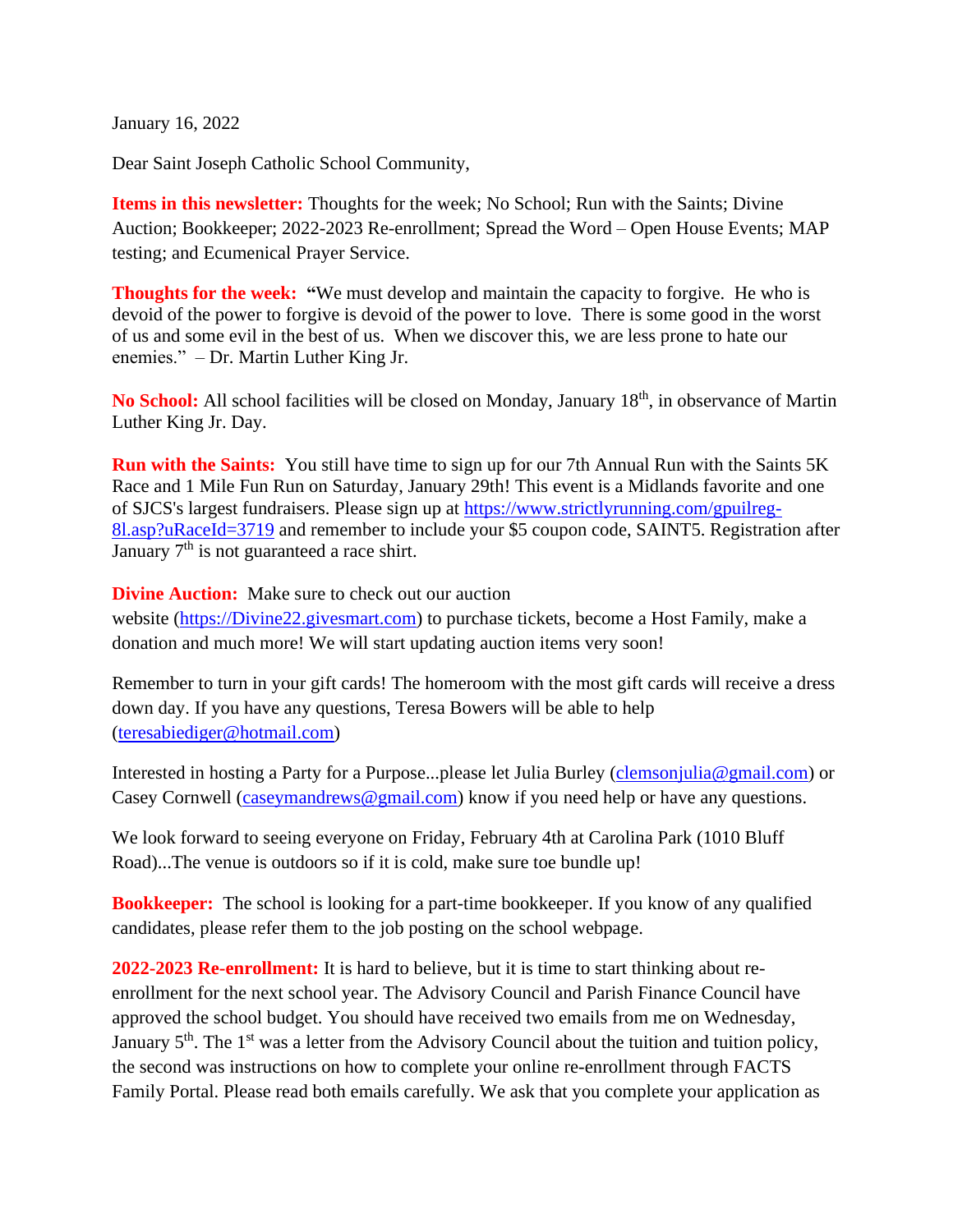soon as possible, but no later than February 15<sup>th, 2022</sup>. There will be a \$100 late fee assessed for re-enrollment after February 15<sup>th</sup>.

The school opened re-enrollment for current families on Wednesday, January 5<sup>th</sup>. Returning **families will have until February 15th, to reenroll current student(s) and/or submit an application for a sibling. A \$160 re-enrollment fee (per family) is due upon re-enrollment.**  Upon submission of Online Enrollment, a family has until April 1, 2022, families can withdraw their enrollment at any time with no cancellation penalty. Any application or re-enrollment fees paid are non-refundable for any reason regardless of the date of withdrawal. Between April 1, 2022, and June 1, 2022, any family wishing to void their tuition contract will owe a contract cancellation penalty of \$1,000 per student. This amount is due in full by June 1, 2022. After June 1, 2022, if a student is withdrawn for any reason, the remaining tuition, and consumable fees through the end of the academic year must be paid in full.

## **If you have not completed the enrollment process by February 15th, your child will no longer be guaranteed a spot for the 2022-2023 school year. On February 16th, the school will begin accepting applications from new families for the 2022-2023 school year.**

**Spread the Word – Open House Events:** We have several upcoming events that might be of interest to prospective Saint Joseph families. I ask that each of you think about someone you could invite to these events. We know that the best way to advertise our school is for our families to share their great experiences.

## **Future Saints Start Here**

A special informational session for prospective 4K and 5K families.

Thursday, January  $20^{th}$  5:00 – 6:30

## **Group Tours and Meet the Principal**

Come meet our principal, take a group tour of our campus, and get a taste of student life.

Tuesday, January  $25^{th}$  — 8:30 am - 12:00 pm

Thursday, January  $27<sup>th</sup>$  — 8:30 am - 12:00 pm

## **Individual Tours and Meet the Principal --** Any time by appointment

Please pass along these dates and information to any potential new saints you may know.

Attendance: If your child does not attend school due to illness, quarantine protocol, or any other reason, they should not attend after-school activities including athletics, dance, scouts, recitals etc… Students must be in school for half of the school day in order to participate in after school activities. The exception to this is a funeral or a non-emergent medical appointment.